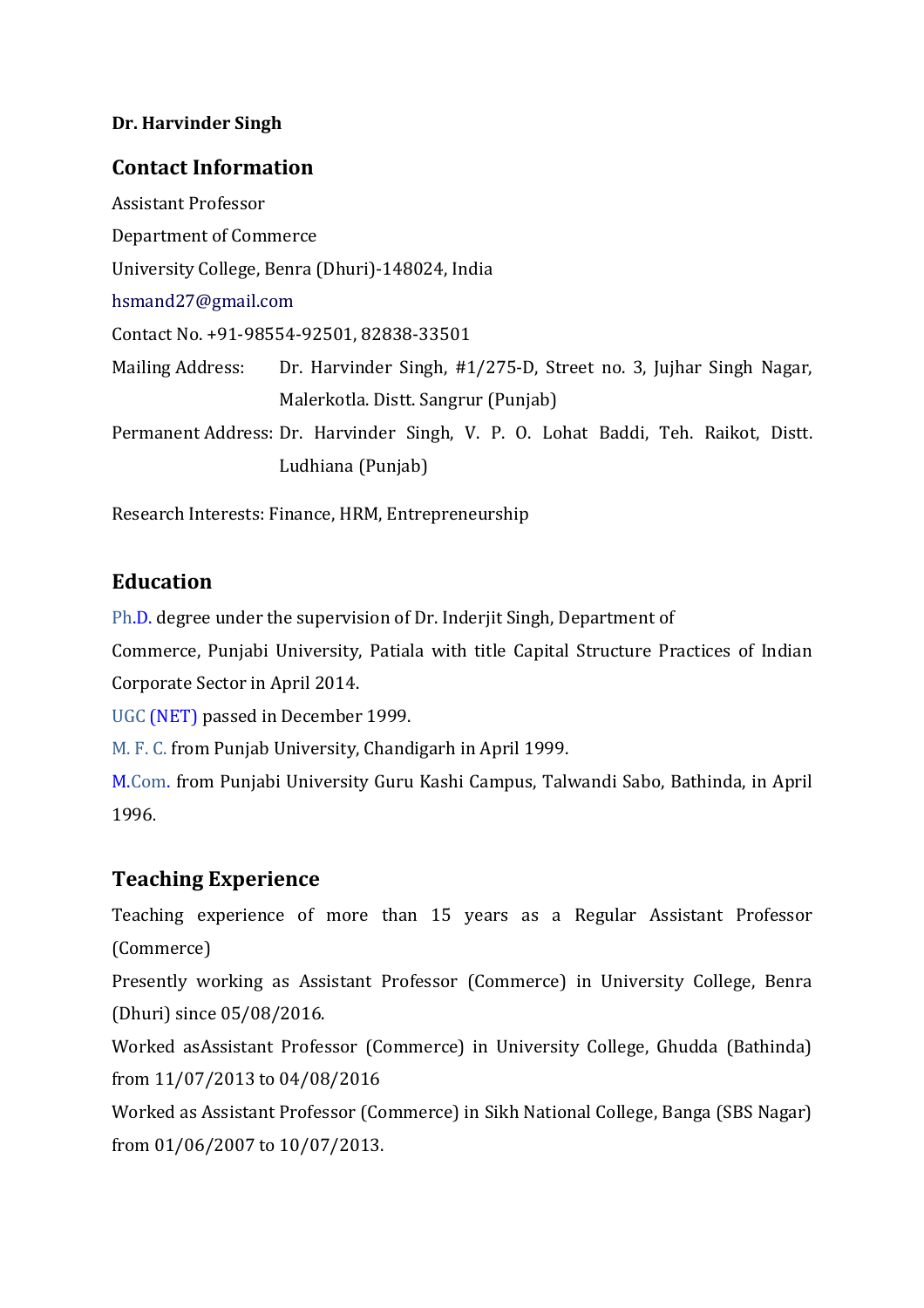Worked as Lecturer (Commerce) in G. T. B. National College, Dakha (Ludhiana) from 01/11/2002 to 31/05/2007.

Worked as guest faculty lecturer (Commerce) in Malwa College, Bondli (Samrala) from 1999 to 2002.

Worked as guest faculty lecturer (Commerce) in Punjabi University Guru Kashi Campus, Talwandi Sabo (Bathinda) from 1997 to 1999.

# **Ph. D ThesisSupervised/Supervising**

### Ms. Nishu Garg

Topic: Capital Structure Practices of Indian Corporate Sector: A Comparative Study of Service and Manufacturing Sector.

Status: Thesis Submitted in October, 2017

#### Ms. Meenakshi

Topic: Factors Influencing Success of Women in E-Entrepreneurship: An Empirical Study of Northern India

Status: Registered on April 29, 2015

#### Ms. Manpreet Kaur

Topic: The Impact of Corporate Efficiency on Firm Value- A Study of Indian Manufacturing Sector

Status: Registered on February 25, 2016

### Ms. Gaganpreet Kaur

Topic: Adoption of Information Technology and its Effect *on* Performance of Small Scale Firms

Status: Registeredin November, 2017

### Ms.Deepshikha

Topic: Human Resource Management Practices in Relation to Organisational Innovation: Mediating Role of Organisational Climate and Commitment in INDIA POST Status: Registered in December, 2017

# **References forRecommendation**

1. Dr. Manjit Singh Professor and Head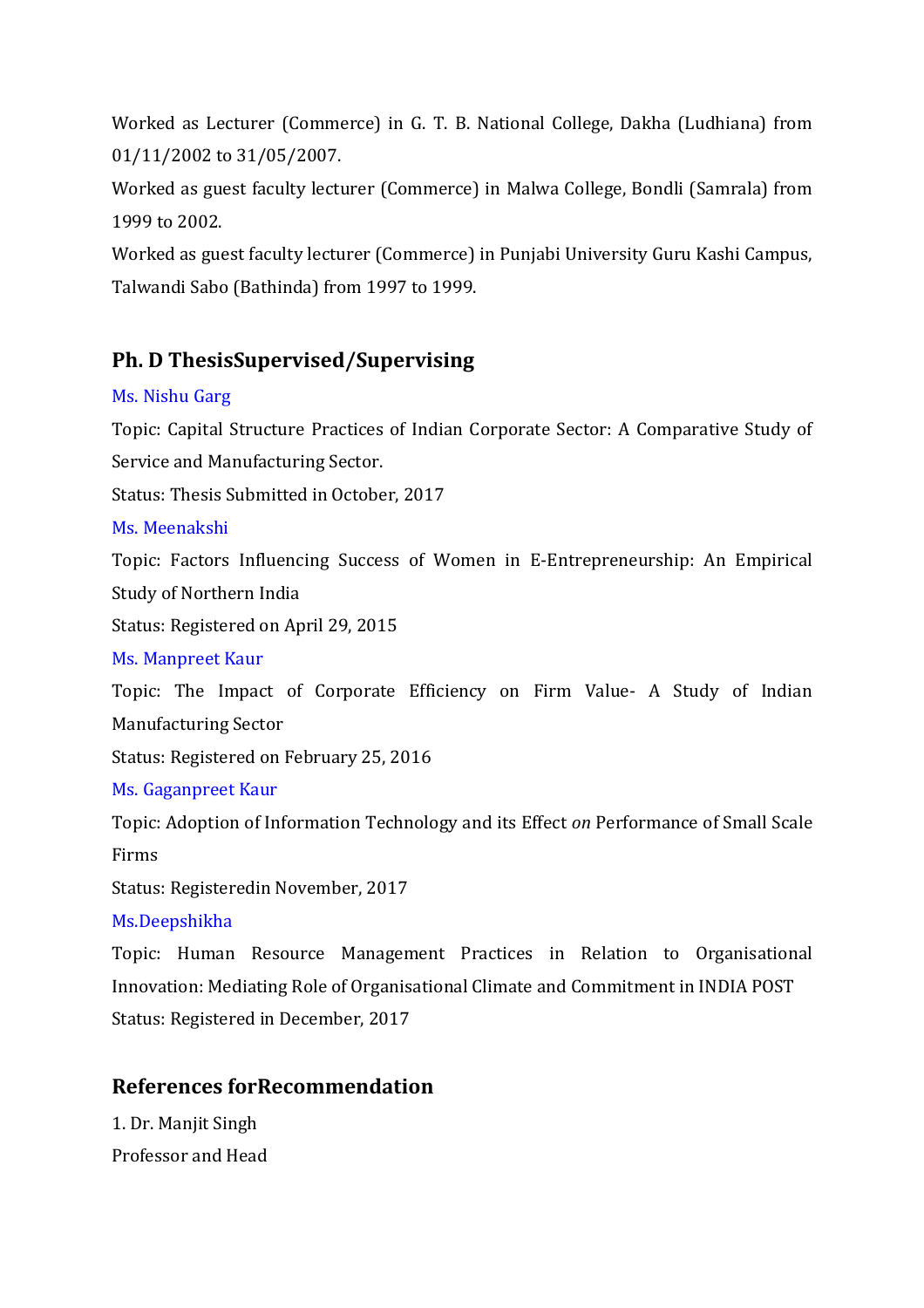Deptt. of Applied Management, Punjabi University Patiala smanjitt@gmail.com 8146100227 2. Dr. Amarjit S. Sidhu Principal, University College, Benra (Dhuri) 9815354999

# **Membership ofResearchBodies**

Life member of Indian Commerce Association, India. Membership No. P072.

### **Research Project**

Completed a Minor Research Project (Rs. One Lac) from UGC on topic "Capital Structure Practices of Indian Corporate Sector" from 2011 to 2013.

### **Invited Talks**

1. Delivered an invited talk on Research Methodology organized HRM College of Education, Bajakhana (Bathinda)on 12th April, 2014.

2. Delivered an invited talk on Debt-crisis: Causes and Cures in National level Seminar on Agriculture Crisis in Punjab organized by Dashmesh College, Muktsar on 10th February, 2016.

# **RefereedJournalPublications**

- 1. Gill, A., **Mand, H.S.**, Obradovich, J., & Mathur, N. (2017). The impact of financial support from non-resident family members on the financial performance of newer agribusiness firms in India. *Journal of Agribusiness in Developing and Emerging Economies (Emerald Publishing).***(Forthcoming)**
- 2. Gill, A., **Mand, H.S.,** Obradovich, J., & Mathur, N. (2017). The impact of working capital management on the decision of Indian production firms about the amount of cash dividends. *International Journal of Business and Globalisation (InderScience Publishers).* **(Forthcoming)**
- 3. **Mand, H.S.,** Atri, M., & Gill, A. (2017). Influence of unemployment and education on women intentions to start e-entrepreneurship: Evidence from Indian survey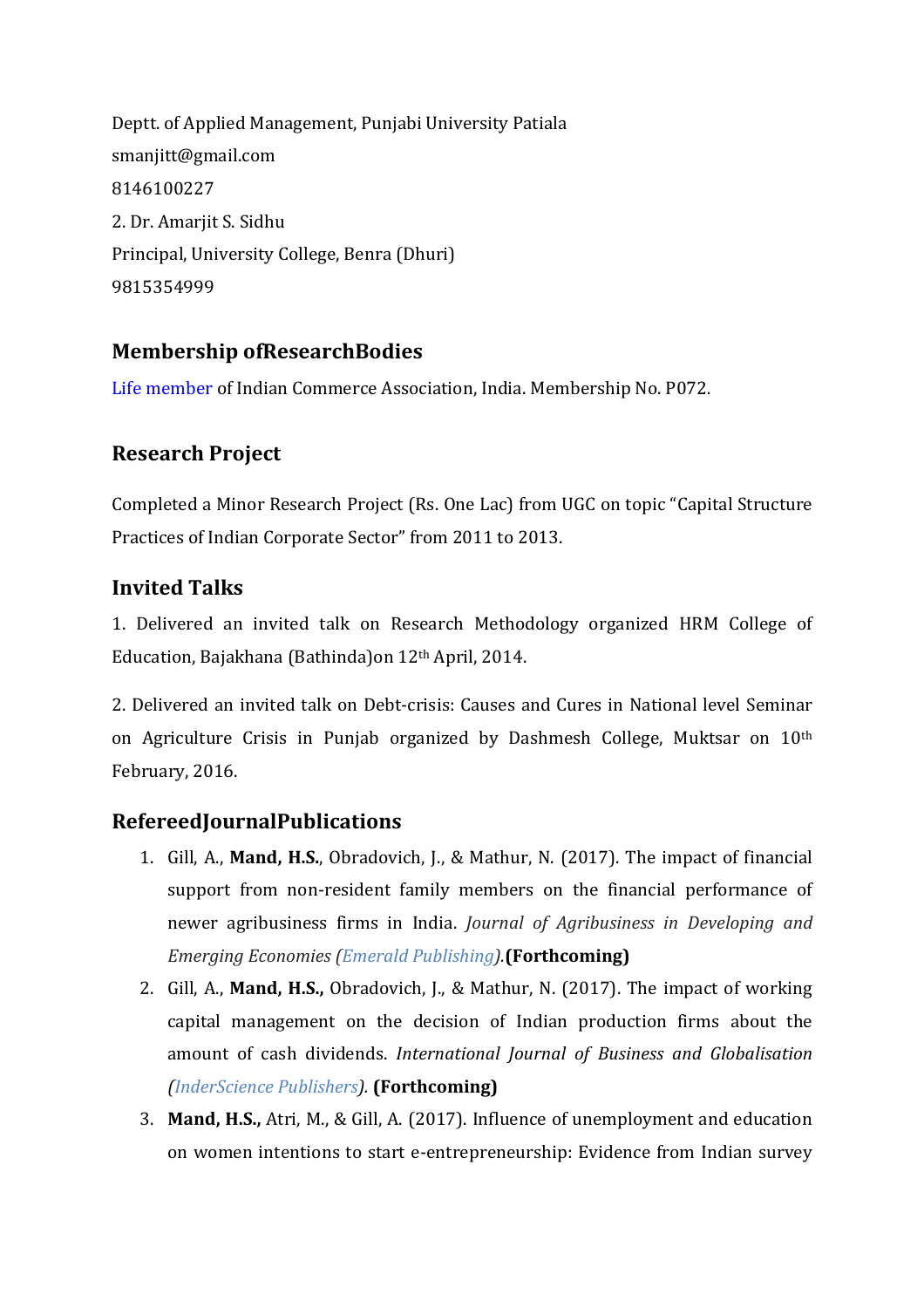data. *International Journal of Entrepreneurship and Small Business (InderScience Publishers)*. **(Forthcoming)**

- 4. Gill, A., Singh, M., &**Mand, H.S.** (2017). Influence of meditation on insurance purchasing decision: Evidence from Indian survey data. *International Journal of Behavioural Accounting and Finance, (InderScience Publishers)* Vol. 6, No. 2, pp. 107-125.
- 5. Gill, A., **Mand, H.S.,** Obradovich, J.D. & Nagpal, V. (2017). 'The impact of merger on operational efficiency of US production firms. *International Journal of Business and Globalisation (InderScience Publishers)*, Vol. 18, No. 4, pp.453–466.
- 6. Gill, A., **Mand, H.S.,** Obradovich, J. & Mathur, N. (2017).Influence of meditation on estate planning decisions: evidence from Indian survey data.*Financial Innovation (Springer), 3:27, pp. 1-18.*
- 7. **Mand, H. S.**& Singh, M. (2016). Impact of Capital Structure on Cost of Capital- An Empirical Analysis of Traditional and Modern Firms.*Indian Journal of Empirical Researches in Commerce and Management*, Vol. 1, No. 1, pp. 44-56.
- 8. Nishu, **Mand, H. S.** (2016). Testing the Trade-off and Pecking Order Theory in Indian Cement Industry.*Management Convergence***,** Vol. 7, No. 2, pp. 31-38.
- 9. Nishu, Kohli, H. K., &**Mand, H. S.** (2106). Determinants of Capital Structure- An Empirical study of Indian Computer Software Industry.*Indian Management Studies Journal,* Vol. 20, No. 1, pp. 23-31.
- 10. Nishu, Kohli, H. K., &**Mand, H. S.** (2106). Applicability of trade-off and pecking order theory in Transport and Chemical Industry. *Jamshedpur Research Review,*Vol. IV, No. XVIII, pp.37-47.
- 11. **Mand, H. S.**& Singh, M. (2016). Impact of Capital Structure on Cost of Capital- A Comparative study of Chemical and Computer Industry.*University Journal of Management and Commerce,* Vol. 1 No. 1, pp-15-28.
- 12. Gill, A., **Mand, H.S.,**& Obradovich, J. (2015). Non-resident family members and the financial performance of small businesses in India. *Corporate Ownership and Control: Accounting and Finance Journal,* 12(2), 542-552.
- 13. **Mand, H. S**. & Singh, M. (2015). Impact of Corporate Leverage and Working Capital Management on Earnings of firm: An Empirical Analysis of Indian Companies. *Indian Management Studies Journal,* Vol. 19, No. 1, pp. 177-191.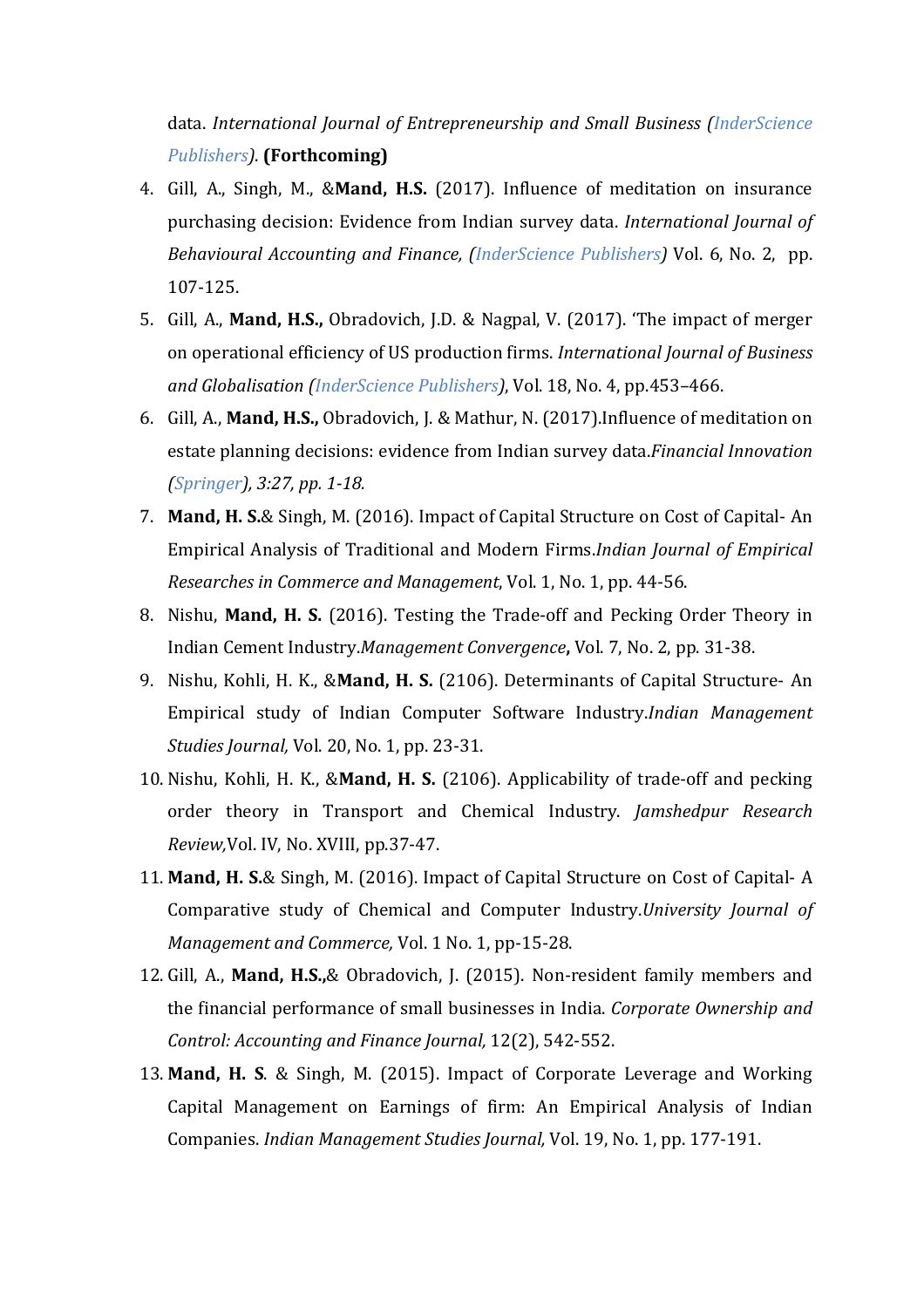- 14. **Mand, H. S.**& Singh, M. (2015). Impact of Working Capital Management and Capital Structure on Earnings in Indian Chemical Sector.*Abhigyan,* Vol. XXXIII, No. 2, pp. 26-39.
- 15. **Mand, H. S.**& Singh, M. (2015). Capital Structure and Earnings per Share: An Empirical Analysis of Indian Corporate Sector.*International Journal of Financial Management,* Vol. 5, Issue 3, pp. 1 -10.
- 16. Gill, A., **Mand, H.S.,** Obradovich, J., & Mathur, N. (2015). Factors Affecting Ethical Sources of External Debt Financing for Indian Agribusiness Firms. *Corporate Ownership and Control*, Vol. 13, Issue 1, pp. 435-445.
- 17. **Mand, H. S.**& Singh, M. (2015). Impact of Capital Structure on Cost of Capital- An Industry Specific Analysis of Indian Corporate Sector.*Management Convergence,* Vol. 6, No. 1, pp. 53-63.
- 18. Gill, A., **Mand, H.S**., Obradovich, J., & Mathur, N. (2015). Promoter ownership and working capital managementefficiency of Indian manufacturing firms. *Corporate Ownership and Control: Accounting and Finance Journal,* 12(2), 598-607.
- **19.**Gill, A., Singh, M., Mathur, N., &**Mand, H.S**. (2014). The impact of operational efficiency on the future performance of Indian firms. *International Journal of Economics and Finance,* 6(10), 259-269.
- 20. **Mand, H. S**. & Singh, M. (2014). Impact of Capital Structure on MPS An Empirical Study of Indian Computer & IT Industry.*Journal of Business and Finance,* Vol. 7, No. 1, pp. 1-10.
- 21. Gill, A., Biger, N., &**Mand, H.S.** (2014). The impact of earnings management on future dividend payout of Indianmanufacturing firms. *International Journal of Business and Globalisation (InderScience Publishers)*, 12(4), 369-382.
- 22. **Mand, H. S.**& Singh, M. (2014). Effect of Working Capital Management Policy and Capital Structure on EPS: A Comparative Study of Traditional and Modern Firms.*Envision,* Vol. 8, pp. 11-20.
- 23. **Mand, H. S.** & Singh, M. (2014). An Empirical Investigation into the Determinants of Capital Structure in Indian Iron & Steel Industry.*Indian Journal of Accounting,* Vol. XLVI(2), pp. 111-116.
- 24. **Mand, H. S.**& Singh, M. (2014). Determinants of Capital Structure A Comparative Study of Chemical and Computer industry.*Indian Journal of Commerce*, Vol. 67, No. 3, pp. 48-57.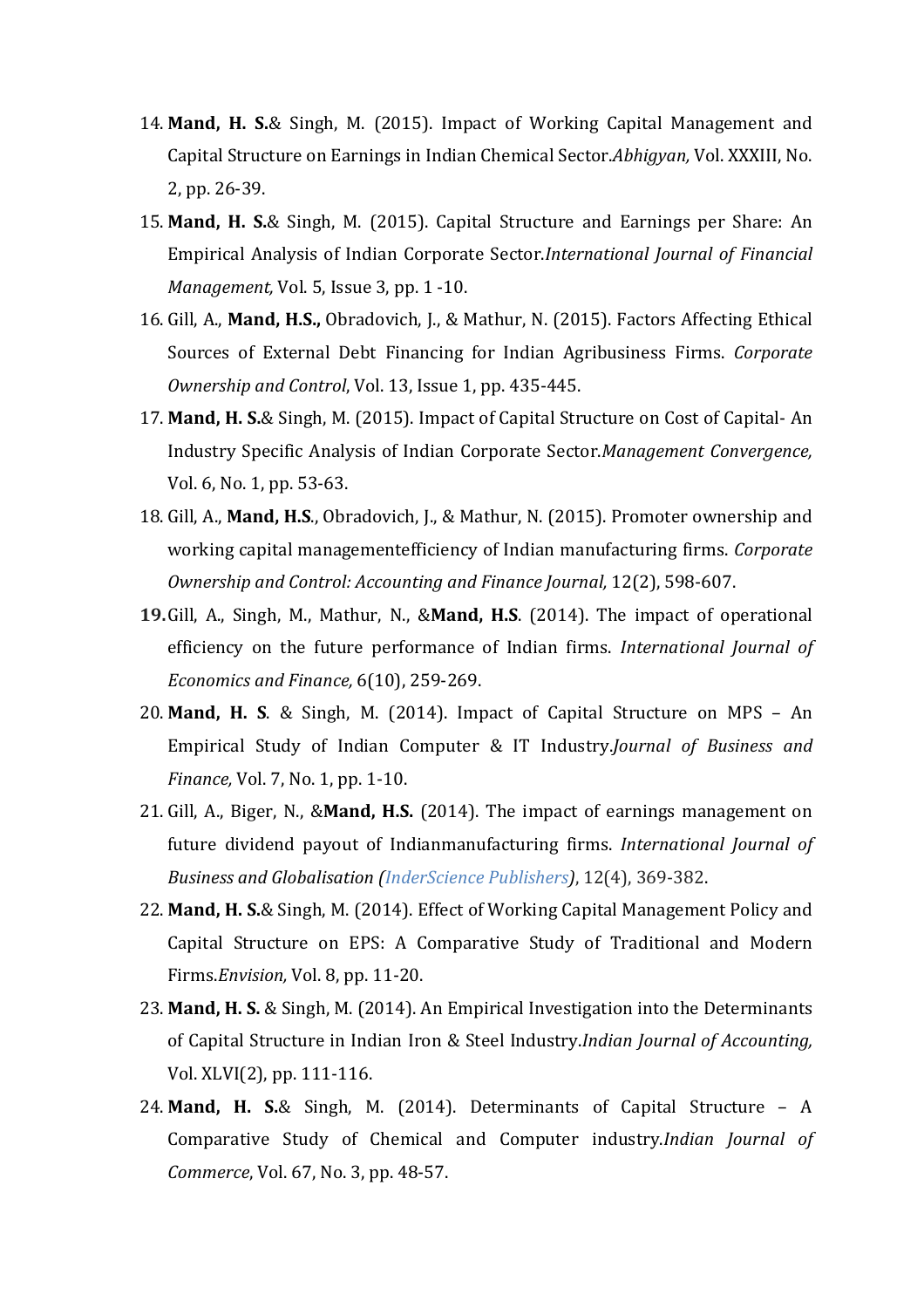- 25. Gill, A., Biger, N., **Mand, H.S**., & Mathur, N. (2013). Earnings management, firm performance, and the value of Indian manufacturing firms. *International Research Journal of Finance and Economics*, 116, 120-132.
- *26.* Gill, A. &**Mand, H.S**. (2013). Barriers to the growth of small business firms in India. *International Journal of Business and Globalisation (InderScience Publishers)*, 10(1), 1-13*.*
- 27. Gill, A., Biger, N., &**Mand, H.S.** (2013). Corporate leverage, financial efficiency, and the decision of Indian firms about the amount of dividends. *International Journal of Business and Globalisation (InderScience Publishers)*, 11(3), 258-274.
- 28. **Mand, H. S.,** Singh, I. & Singh, M. (2013). Determinants of capital structure in Indian Drugs & Pharmaceutical Industry.*PCMA Journal of Business,* Vol. 5, Issue 2, pp. 77-87.
- 29. Gill, A., Sharma, S.P., &**Mand, H.S.** (2012). Growth plans of small business in India: individual influences. *International Journal of Entrepreneurship and Small Business (InderScience Publishers),* 16(1), 33-47.
- 30. Gill, A., **Mand, H.S.,**& Mathur, N. (2012). Corporate governance and the growth of small business service firms in India. *International Research Journal of Finance and Economics,* 96, 113-123.
- 31. Gill, A., Biger, N., **Mand, H.S.,**& Shah, C. (2012). Corporate governance and capital structure of small business service firms in India. *International Journal of Economics and Finance*, 4(8), 83-92*.*
- 32. Gill, A., **Mand, H.S.**, Sharma, S.P., & Mathur, N. (2012). Factors that influence financial leverage of small business firms in India. *International Journal of Economics and Finance*, 4(3), 33-45.
- 33. Gill, A., **Mand, H.S**., & Tibrewala, R. (2012). Factors that influence the decision of Indian investors to invest in the real estate market. *International Research Journal of Finance and Economics*, 100, 111-121.
- 34. Singh, I, **Mand, H.S.,**& Gill, A. (2012). Determinants of capital structure in the Indian automobile industry. *International Journal of Business Economics and Management Research*, 3(2), 72-85.
- 35. Gill, A., **Mand, H.S.,**& Sharma, S.P. (2012). The effects of corporate strategy and capital structure on firm performance: Evidence from Canada. *International Journal of Business Economics and Management Research,* 3(5), 81-91.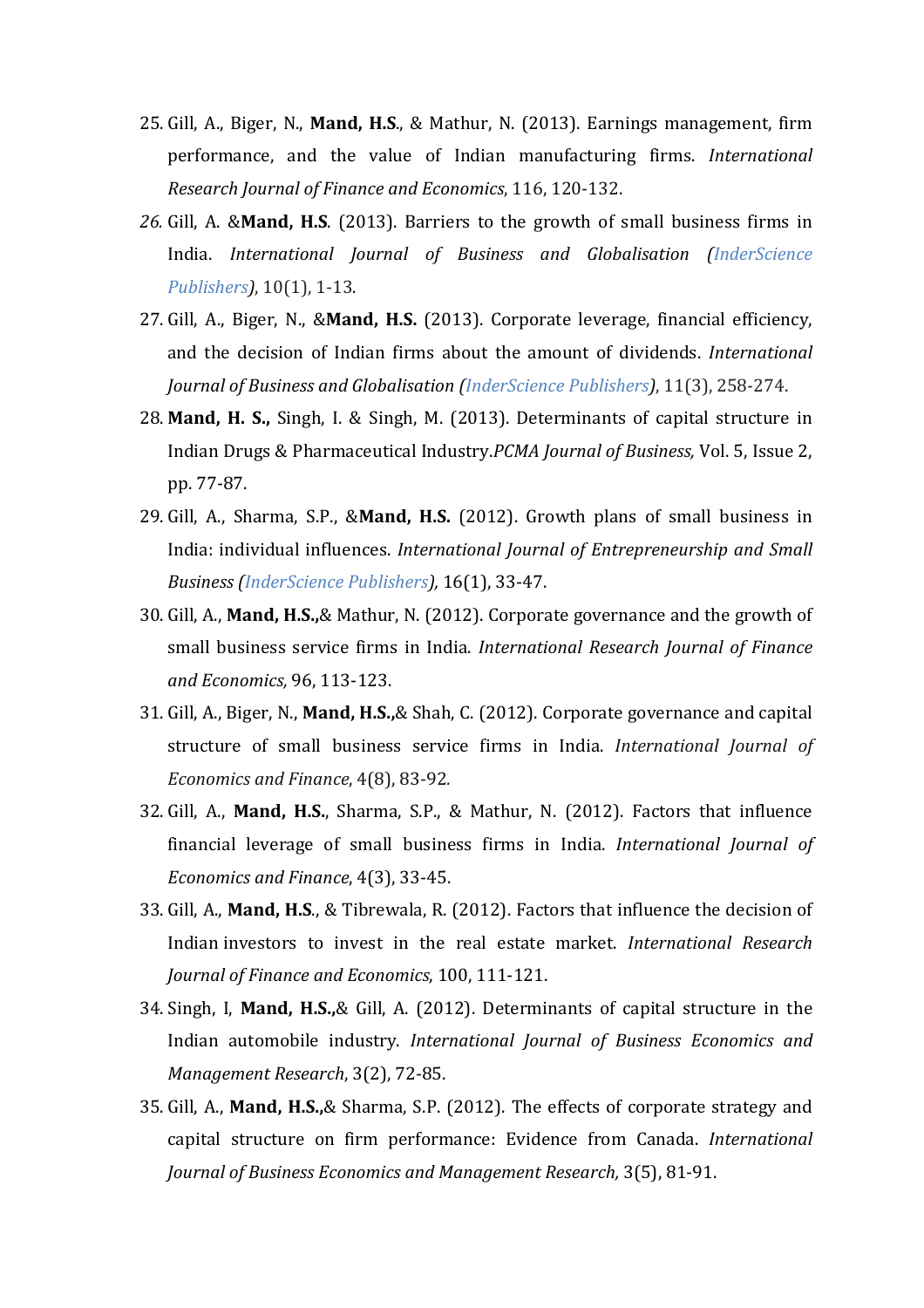- 36. Gill, A., **Mand, H.S.,** Sharma, S.P., & Mathur, N. (2012). The relationship between corporate governance and the investment decision of small business firms in India. *Journal of Finance and Investment Analysis*,1(2), 41-59.
- 37. Gill, A., Herbert, G., **Mand, H.S.,** Sharma, S.P., & Mathur, N. (2012). Factors that influence Indian propensity to invest in the real estate market. *Journal of Finance and Investment Analysis,* 1(2), 137-156.
- 38. Gill, A., **Mand, H.S**., Sharma, S., & Nagpal, V. (2012). Effects of empowerment on student educational satisfaction and commitment to continue studies: A study among Indian Commerce Students. *International Journal of Business Economics and Management Research,* 3(5), 68-79*.*
- 39. Gill, A., **Mand, H.S**, Sharma, S., & Nagpal, V. (2012). Effects of empowerment on student educational satisfaction and commitment to continue studies: A study among Indian Commerce Students. *International Journal of Business Economics and Management Research,* 3(5), 68-79*.*
- 40. Gill, A., Biger, N., **Mand, H.S**., & Gill, S. (2011). Factors that affect mutual fund investment decision of Indian Investors. *International Journal of Behavioural Accounting and Finance(InderScience Publishers),* 2(3/4), 328-345.
- 41. Singh, I. &**Mand, H. S.,** (2011). Corporate Social Responsibility- An Indian Scenario. *Global Journal of Accounting and Finance*, Vol. 2, No. 2, pp. 93-106.
- 42. Gill, A., Sharma, S.P., &**Mand, H.S.** (2011). Factors that affect Indian propensity to grow and expand small business. *The IUP Journal of Entrepreneurship Development,* 8(4), 79-88.
- 43. Gill, A., Culpepper, A., **Mand, H**.**S.**, Mathur, N., & Bhutani, S. (2011). The relations of transformational leadership and empowerment with student perceived performance: A study among Indian commerce students. *Business and Economics Journal*, 2011, 1-9*.*
- 44. Gill, A., Fitzgerald**,** S., Bhutani, S., **Mand, H.S**., & Sharma, S. (2010). The relationship between transformational leadership and employee-desire for empowerment. *International Journal of Contemporary Hospitality Management (Emerald Publishing),* 22(2), 263-273.

#### **Book/ChapterPublications**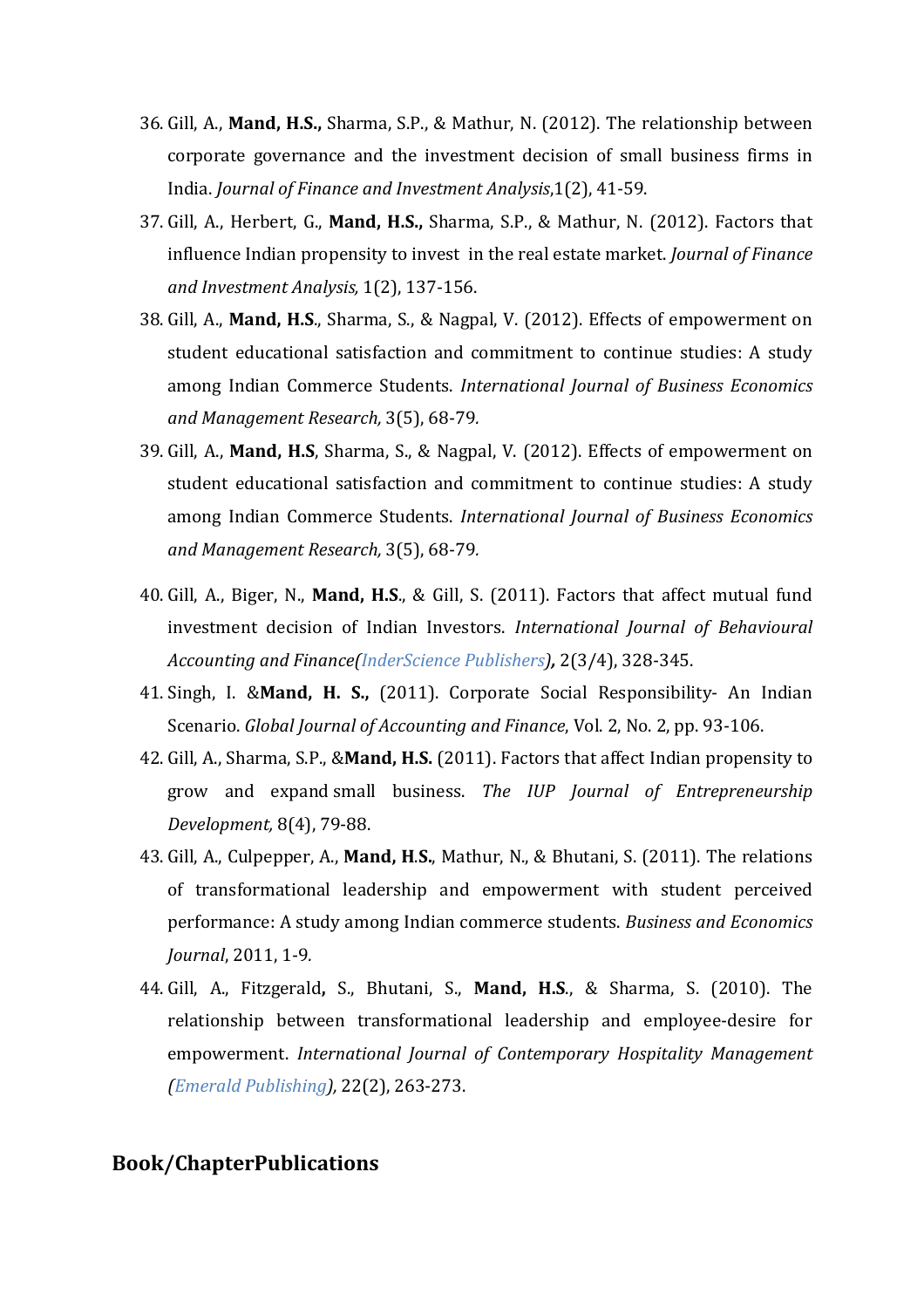- 1. A Research book entitled Capital Structure-An Indian Perspective An has been published byLAP Lamber Lambert Academic Publishing, Germany in November t November, 2014with ISBN-978-3 3-65980895-1.
- 2. Edited and Compiled the Book of UGC Sponsored National Seminar on Changing Landscape of Indian Service Sector organized at Sikh National College, Banga (SBS Nagar) from February 24 to February 25, 2012 published by Twenty First Century (ISBN 978-93 93-8014474-0).
- 3. A book on Management Information System has been published by Kalyani Publishers in 2009 with ISBN 978-81-2726663-9.
- 4. A book on Functional Management has been published by Twenty First Century in 2015 with ISBN 978 978-93-8544630-6.
- 5. A book on Financial Management has been published by Twenty First Century in 2015 with ISBN 978-93 93-8544632-0.



### **Citations asper GoogleScholar** (as on 3rd January, 2018)

# **ConferenceOrganized**

1. Organized a UGC Sponsored National Seminar on Changing Landscape of Indian Service Sector held at Sikh National College, Banga, from February 24 to February 25, 2012.

# **PaperPresentations**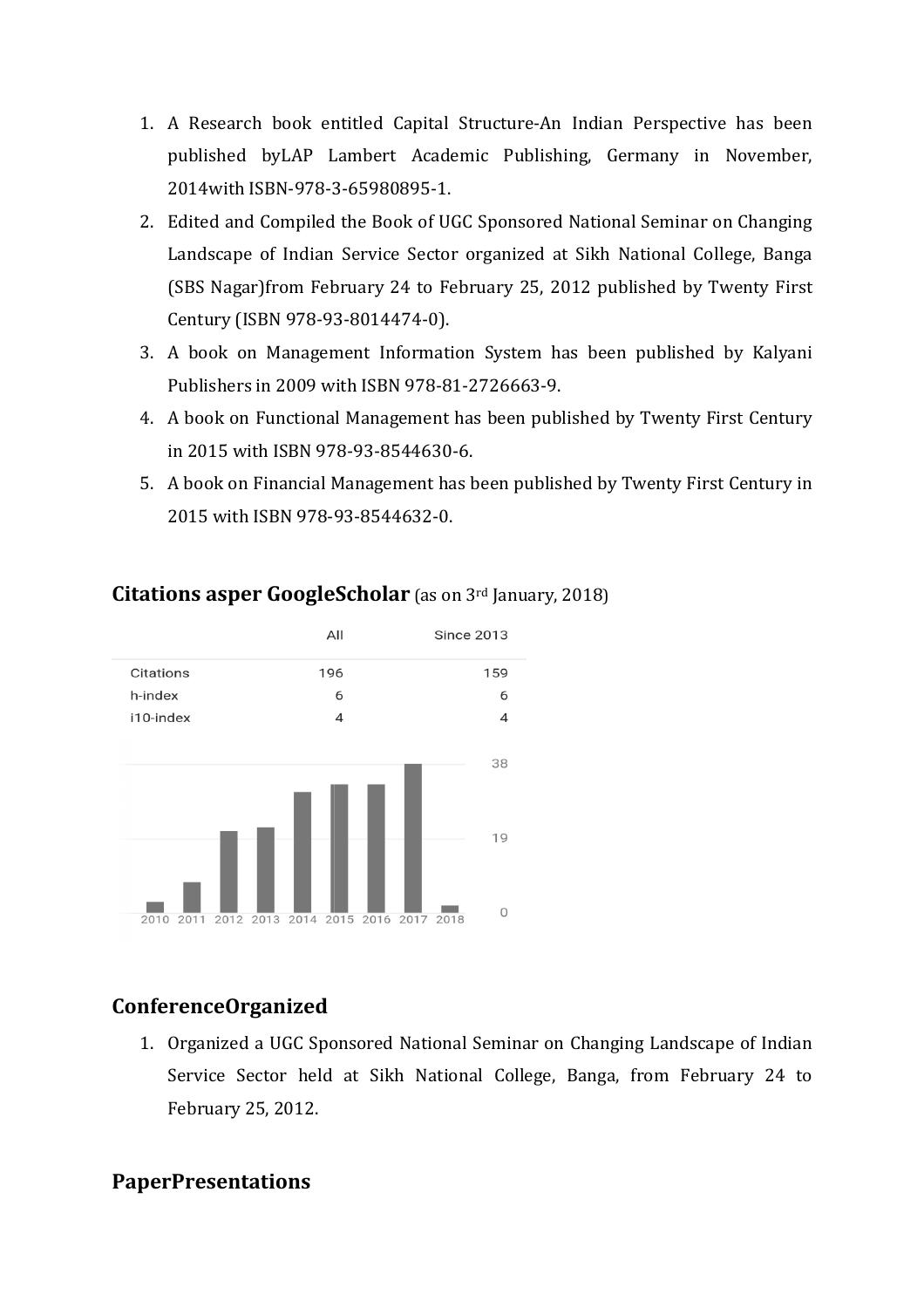- 1. Presented a research paper entitled Demographic and Psychographic Traits Influencing E-Entreprenerial Intentions Among Women: A Study of Northern India in ICA International Conference organized by IIS University, Jaipur from 12-14 October, 2017.
- 2. Presented a paper titled Testing the Trade-off and Pecking order Theory in Service and Manufacturing Industry at All India Commerce Conference organized by University of Lucknow, Lucknow during November 11-13, 2016.
- 3. Presented a paper titled Factors Influencing Women E-Entrepreneurship-An Empirical Study of Northern India in Technical Session on Women Empowerment: Realities and Challenges at All India Commerce Conference organized by University of Lucknow, Lucknow during November 11-13, 2016.
- 4. Presented a research paper on The Rising of Women Entrepreneurship in E-Entrepreneurship during UGC Sponsored National Level Seminar on Start-up India held at S. S. D. College, Bathinda on 5th March, 2016.
- 5. Presented a research paper on A Paradox in Financing Pattern of Chemical and Computer Software Industry UGC Sponsored National Level Seminar on Emerging Trends in Business Management held at University College, Mithra (Kapurthala) on 30th January, 2016.
- 6. Presented a research paper on Impact of Financing Pattern on Cost of Capital- An Empirical Analysis of Indian Fertilizer Industry during UGC Sponsored National Level Seminar on Contemporary Issues in Management for Sustainable Development held at Punjabi University USBS, Talwandi Sabo on 18th February, 2015.
- 7. Presented a research paper on Impact of Financing Pattern on Cost of Capital- An Empirical Analysis of Iron & Steel Industry at national level Conference on Paradigm Shift in Financial Markets held at KIIT University, Bhubaneswar from 27th to 29th December, 2014.
- 8. Presented a paper on Impact of Capital Structure on Cost of Capital in Indian Chemical Industry at UGC Sponsored National Level Seminar on Innovations in Banking and Financial Markets: Issues and Challenges held at School of Applied Management, Punjabi University, Patiala on 8th December, 2014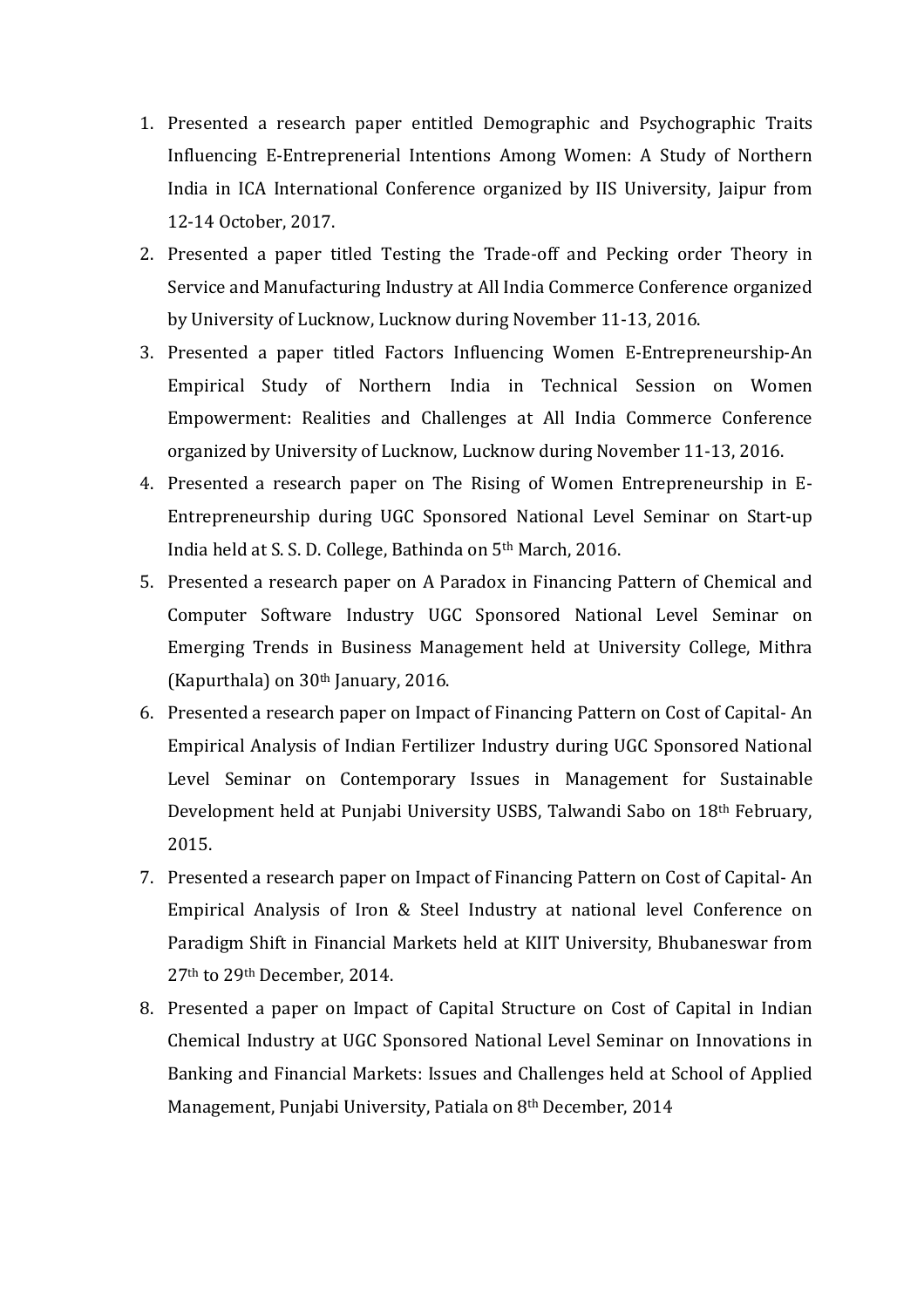- 9. Presented a research paper on The Impact of Operating Efficiency on the Future Performance of Indian Manufacturing Firms at International Conference held at IIM, Indore on Excellence in Research and Education from 8th to 11th May, 2014.
- 10. Presented a research paper on Determinants of Capital Structure in the Indian Chemical Industry in National level Seminar at Guru Jambheshwar University of Science and Technology, Hisar on Business Management: Current Research Issues from February 11-12, 2014.
- 11. Presented a research paper on Improving Perception of Capital Issues, Investment Propensity and Investment Decisions at UGC Sponsored National Level Seminar on Emerging Paradigm in Indian Financial Sector held at School of Applied Management, Punjabi University, Patiala on 28th February, 2012
- 12. Presented a research paper on The Impact of Regulatory Issues on the Performance of Small Business Service Firms in India at UGC Sponsored National Level Seminar on Changing Landscape of Indian Service Sector held at Sikh National College, Banga on 24<sup>th</sup> and 25<sup>th</sup> February, 2012.
- 13. Presented a paper on Internet Banking in Rural India at UGC Sponsored National Level Seminar on Internet Commerce held at SHD Kanya Maha Vidyalaya, Kala Sangian, Kapurthala on 9th and 10th February, 2012.
- 14. Presented a research paper titled Relationship Between Small Business Performance & Investment Propensity of Small Business Owners: Evidence from Indian Real Estate Market in UGC Sponsored National Level Seminar on Business Challenges and Strategies in Emerging Global Scenario held at SGG College, Chandigarh on February 6, 2012.
- 15. Presented a paper on Corporate Social Responsibility- An Indian Scenario in PCMA-International Business Conference held at GSSDGS Khalsa College Patiala on 16th and 17th December 2011.
- 16. Presented a paper on The Relationship between Empowerment and Student Stress: A Study Among Indian Commerce Students in UGC Sponsored National Level Seminar on Parameters of Excellence in Higher Education organized by St. Joseph College of Commerce, Bangalore on 15th and 16th September 2011.
- 17. Presented a paper on Improving Employee Desire for Empowerment in Indian Cloth Manufacturing Industry at National Conference on New Horizon of Service